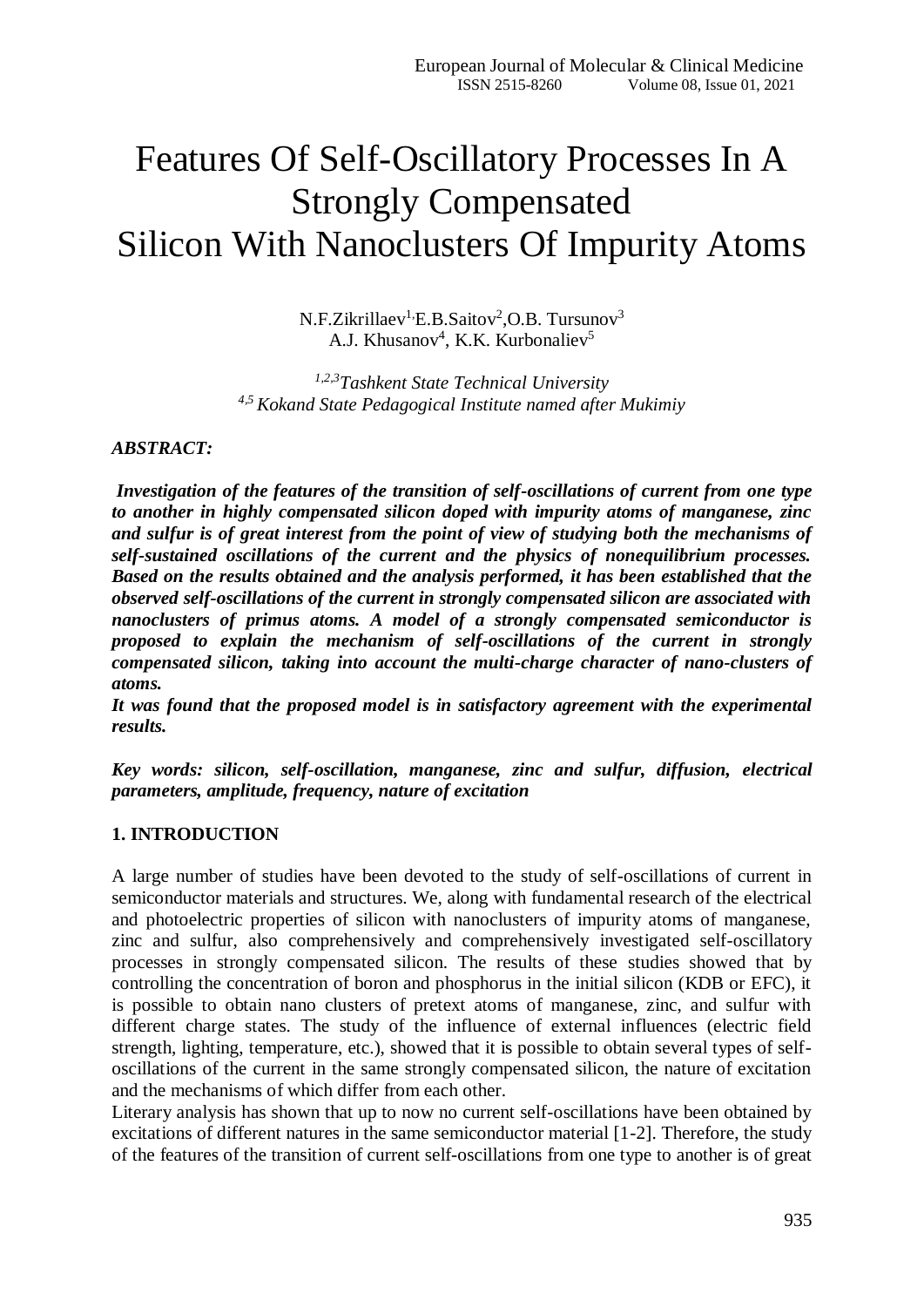interest from the point of view of studying both the mechanisms of current self-oscillations themselves and the physics of nonequilibrium processes [3-5].

# **2. EXPERIMENTAL TECHNIQUE**

Investigations of self-oscillations of the current were carried out in samples of highly compensated silicon with nanoclusters of impurity atoms of manganese, zinc, and sulfur. The technology for producing highly compensated silicon is described in detail in previous works [6-10]. For the study, we obtained samples of strongly compensated silicon of both p-type and n-type conductivity with different resistivity in the range  $\rho = 102-2 * 105$  Ohm  $*$  cm (at  $T = 300$  K).

## **3. EXPERIMENTAL RESULTS**

The results of the study showed that self-oscillations of current in strongly compensated silicon are observed in a fairly wide temperature range, and with a change in external conditions (lighting, temperature, electric field strength), self-oscillations of the current pass from one type to another [11-12].

The temperature regions of the existence of all three types of current instabilities in highly compensated silicon doped with impurity atoms of manganese, zinc, or sulfur can provide valuable information when refining the mechanisms of current self-oscillations.



Fig. 1. Graph of the dependence of the maximum and minimum values of the amplitude of self-oscillations of the current on temperature,  $\rho = 5.104$ Ohm \* cm. 1-heating element (temperature-electrical instability); 2-PB (recombination waves); 3-IN (injection instabilities).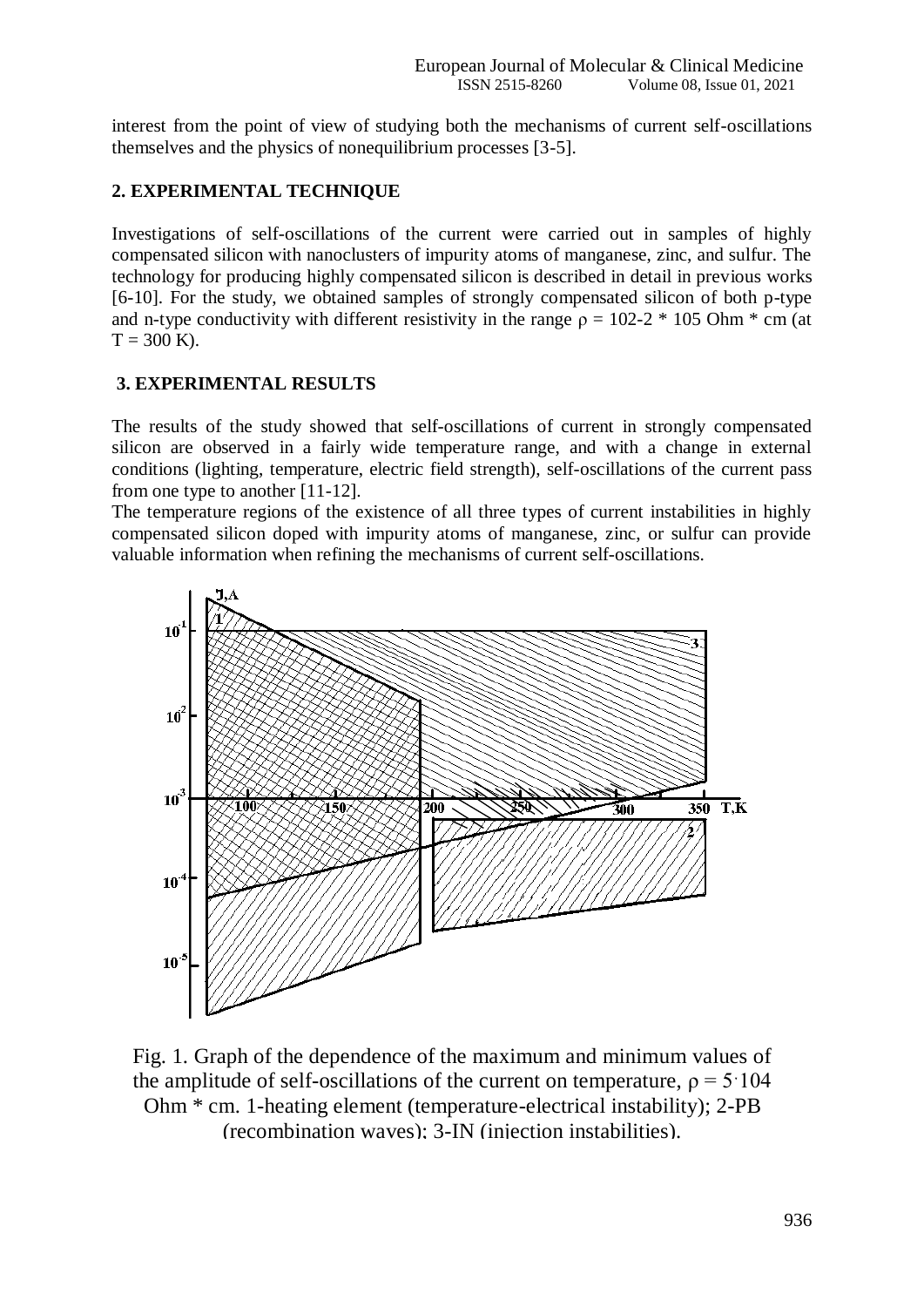Of the three types of investigated auto-oscillations of the current, recombination waves are of particular interest [13-16]. Therefore, we determined the temperature regions of the existence of recombination waves depending on the resistivity and the type of conductivity of the sample of strongly compensated silicon (Fig. 1).

Then this leads to the appearance of regular current fluctuations of a certain nature. In most such cases, quasi-harmonic self-oscillations of the current are excited in the circuit, which, with further changes in the parameter, pass into other forms characteristic of oscillations of this type.



Fig. 2**.** Plot of temperature regions of existence of recombination waves depending on the resistivity and the type of conductivity of highly compensated silicon with nanoclusters of impurity atoms of manganese, zinc or sulfur.

# **4. DISCUSSION**

Based on the results obtained and the analysis performed, it can be said that the selfoscillations of the current detected in strongly compensated silicon are associated with the formation of nano-clusters of impurity atoms of manganese, zinc, or sulfur. A change in the spatial distribution or a change in the charge of these nano clusters leads to the appearance of inhomogeneities in the bulk of strongly compensated silicon. To explain the mechanism of self-oscillations of the current in strongly compensated silicon, taking into account the inhomogeneous distribution of nano-clusters of impurity atoms, we proposed a model of strong Coulomb inhomogeneity of a strongly compensated semiconductor [17-22]. It was found that the proposed model is in satisfactory agreement with the experimental results. This gives grounds to believe that the results obtained can be used to create a unified physical model of self-oscillatory processes observed in semiconductor materials with nanoclusters of impurity atoms, and also shows the possibility of using these phenomena to create sensors and functional electronic devices.

We are grateful to Academician M.K. Bakhadyrkhanov. for participation in, discussion of the results obtained and valuable advice.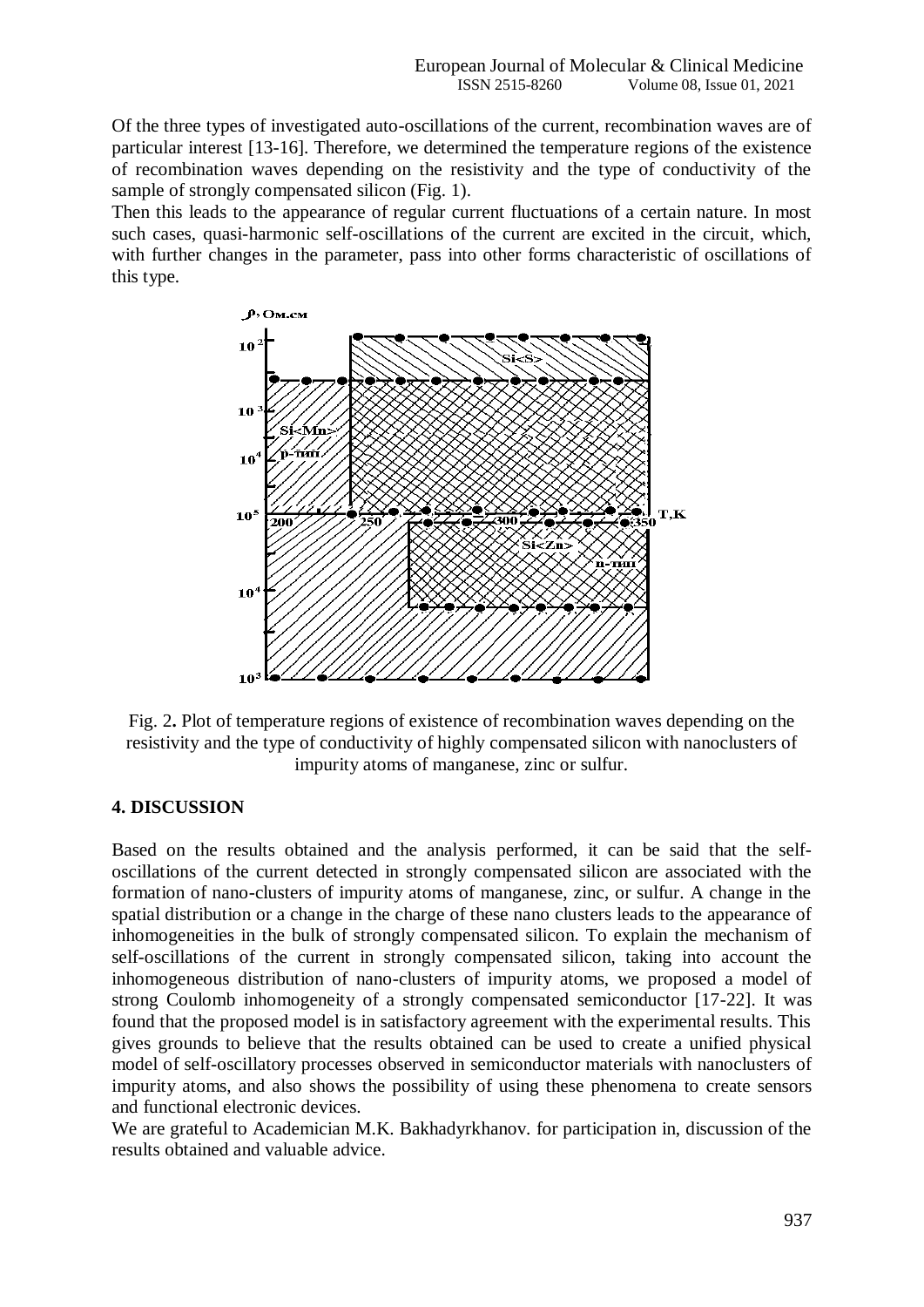# **5. REFERENCES:**

- [1] Golik L.L., Gutman M.M., Pakseev V.E., Bakhadyrkhanov M.K., Zikrillaev N.F., Tursunov A.A. Dynamic chaos and hysteresis of self-oscillations in Si <Mn>, caused by temperatureelectric instability // FTP, 1987, v.21, no.
- [2] Morkog H., Hoss K., Strectmanb., Keever M. Demonstration of a new oscillator based o realshace transfer inhetoro-juction // Apll. Phys. Lett., 1980, v. 40, no. 6. P. 493-495.
- [3] B. A. Abdurakhmanov, M. K. Bakhadirkhanov, E.B Saitov and other // Formation of Clusters of Impurity Atoms of Nickel in Silicon and Controlling Their Parameters Nanoscience and Nanotechnology, Vol. 4 No. 2, 2014.
- [4] B. A. Abdurakhmanov, M. K. Bakhadirkhanov, H. M. Iliyev, E.B Saitov and other // Silicon with Clusters of Impurity Atoms as a Novel Material for Photovoltaic // Nanoscience and Nanotechanology, Vol. 4 No. 3, 2014.
- [5] Saitov E. Study of Quantitative and Qualitative Characteristics of Nickel Clusters and Semiconductor Structures. Journal of Materials Science and Chemical Engineering. # 4 y. 2016, pp. 30-35.
- [6] Saitov E. Study of Quantitative and Qualitative Characteristics of Nickel Clusters and Semiconductor Structures. International Journal of Advanced Research in Science, Engineering and Technology, Vol. 3, Issue 5, May 2016. pp. 1952-1956.
- [7] Abdurakhmanov B.A., Bakhadirkhanov M.K., Ayupov K.S., Iliyev H.M., Saitov E.B., Mavlyanov A., Kamalov H.U. Formation of Clusters of Impurity Atoms of Nickel in Silicon and Controlling Their Parameters. Nanoscience and Nanotechnology, Vol. 4, No. 2, 2014. PP. 23-26.
- [8] Chow T.T. A review on photovoltaic thermal hybrid solar technology // Applied Energy 2010. - Vol. 87. - pp. 365-379.
- [9] M.K.Bakhadyrkhanov, S.B. Isamov, Z.T.Kenzhaev, S.V. Koveshnikov. Study of the effect of nickel alloying of silicon solar cells with deep p - n junction // Pis'ma v ZhTF, 2019, vol. 45, no. 19.
- [10] M.K.Bakhadyrkhanov, S.A. Valiev, N.F. Zikrillaev, S.V. Koveshnikov, E.B.Saitov, S.A. Tachilin. Silicon Photovoltaic Cells with Clusters of Nickel Atoms // published in Geliotekhnika, 2016, No. 4, pp. 38-42.
- [11] Bakhadyrkhanov, M.K., Valiev, S.A., Zikrillaev, N.F., Saitov, E.B., Tachilin, S.A. Silicon photovoltaic cells with clusters of nickel atoms. Applied Solar Energy (English translation of Geliotekhnika), 2016, 52 (4), pp. 278-281.
- [12] Saitov E.B, Toshov J.B, Umarov Sh.B., Fayzullayev B.H., Abdullabekov I.A, Nasriddinov B.A. Optimization of Solar Power Systems in Different Regions. Journal of critical reviews, ISSN - 2394-5125VOL 7, ISSUE 15, 2020.
- [13] Saitov Elyor Bakhriddinovich, Pulatov Abror Obidovich. Development of an Experiment Control System at a Laboratory Installation of a Photovoltaic Station in a Remote access Mode Based on Web Technologies. Journal of critical reviews, ISSN - 2394-5125 VOL 7, ISSUE 15, 2020.
- [14] Zikrillayev Nurullo, Saitov Elyor. Silicon materials -the future of photovoltaics. Monograph LAP LAMBERT Academic Publishing. 2019, ISBN: 987-620-0-50311-4.
- [15] Javoxir Toshov., Elyor Saitov. Portable autonomous solar power plant for individual use. E3S Web of Conferences 139 01087.2019.
- [16] Sapaev, E. Saitov, N. Zoxidov, B. Kamanov. Matlab-model of a solar photovoltaic station integrated with a local electrical network. IOP Conference Series: Materials Science and Engineering, 883, 1, 012116, IOP Publishing, 2020/7/1.
- [17] E.B.Saitov., J.B. Toshov., A.O. Pulatov., B.M. Botirov., Yu.M. Kurbanov. Networked interactive solar panels over the roof photovoltaic system (PVS) and its cost analysis at